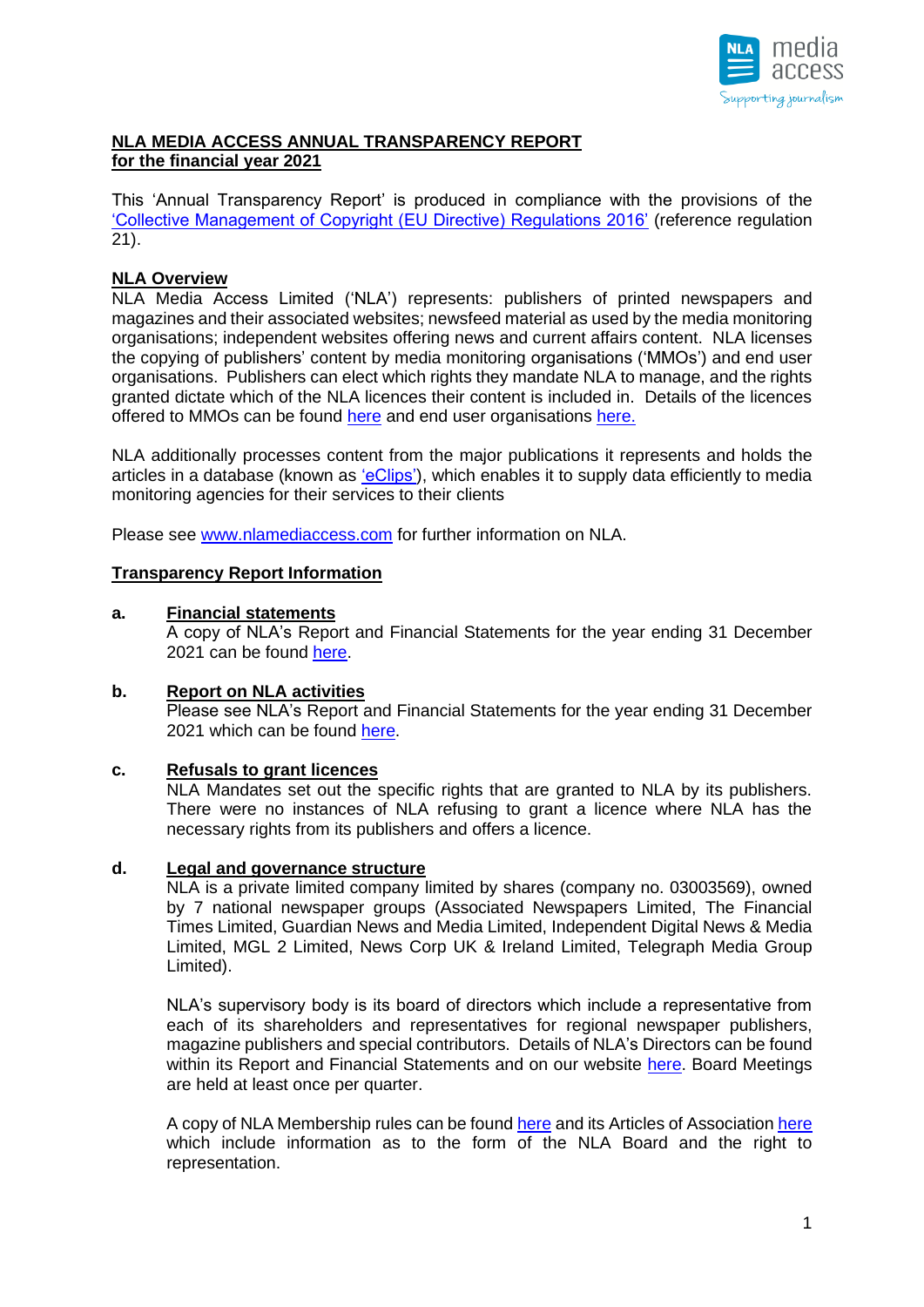

### **e. Entities directly or indirectly owned or controlled by NLA**

NLA wholly owns a dormant company 'The Newspaper Licensing Agency Limited' (company no. 03563061) (which has never traded and exists in order to preserve the former name of NLA).

**f. Remuneration paid to persons operating NLA's management and supervisory functions**

Please refer to notes 7 and 21 of NLA's Report and Financial Statements for the year ending 31 December 2021.

**g. Amounts deducted for the purpose of social, cultural and educational services**

In 2021 NLA contributed £100,000 to the [Journalism Diversity Fund,](http://www.journalismdiversityfund.com/) the aims of which are to encourage and support people from ethnic and socially diverse backgrounds to train as journalists. The fund is administered by the National Council for the Training of Journalists (NCTJ).

### **h. Rights revenue for each category of rights managed and type of use**

According to the CISAC categories, the works that NLA represents (newspapers, magazines, newsfeeds and news/current affairs websites) fall into the 'Literature' group.

NLA licenses rights to two main categories of user – media monitoring organisations (MMOs) and end user organisations. NLA MMO licences can be divided into print and web copying, and end user licences into print copying, web copying and the copying of content onto corporate websites. NLA additionally received revenues from overseas RROs.

An analysis of the revenues derived from each type of use is set out in Appendix A.

#### h(i)(ii) Income from investment of rights revenue

NLA's current practice is to report to, and pay, its right holders on a monthly basis (except for RROs where it reports annually). NLA does not hold any undistributable royalties. The only investment income it therefore earns is bank interest on money held on deposit pending distribution – in 2021, the interest earned was £1,026 which was retained by NLA as working capital.

**i. Cost of rights management and other services provided by NLA**  The financial information on costs is set out in Appendix B.

### **j. Amounts due to rightholders**

As shown in Appendix B, during 2021 NLA attributed £45.2m licensing royalties to its right holders. After deduction of the NLA retention, £38.6m was distributed to right holders. Information as to NLA's distribution policy is set out in the ['NLA Royalties](http://www.nlamediaaccess.com/default.aspx?tabid=203)  [Charter'.](http://www.nlamediaaccess.com/default.aspx?tabid=203)

NLA makes monthly distributions of royalties and does not hold any unattributable sums.

#### **k. Relationships with other collective management organisations**

A breakdown of the available financial information regarding NLA relationships with other CMOs is set out in Appendix C.

NLA did not distribute any amounts directly to right holders of other CMOs.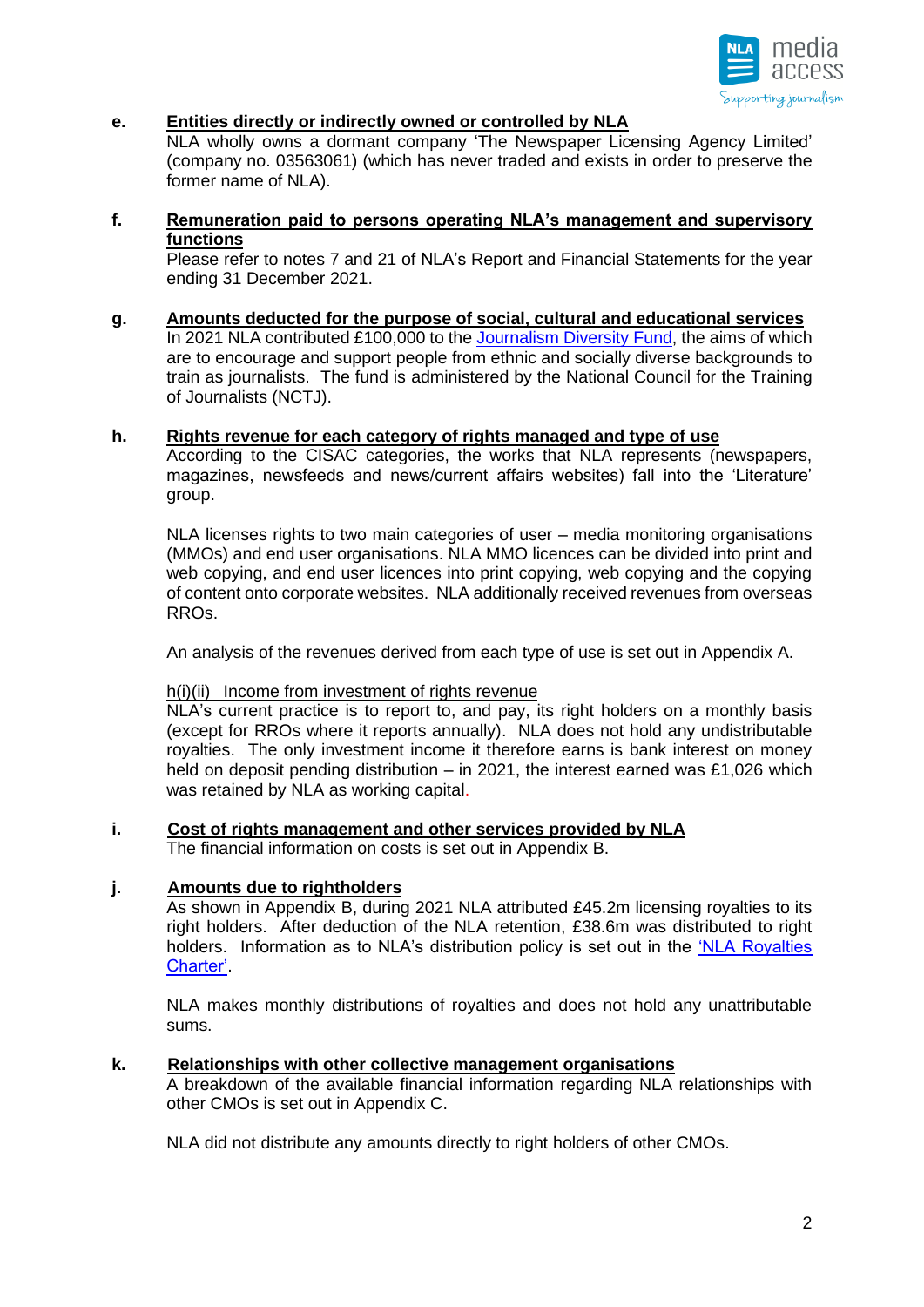

## **APPENDIX A**

## **Rights Revenue – 2021**

## **NLA licensing revenue from Literature**

| <b>User type</b>                               | <b>Licence type</b>                      | <b>Revenue</b> |
|------------------------------------------------|------------------------------------------|----------------|
|                                                |                                          | £'000          |
|                                                |                                          |                |
| End user                                       | <b>Business &amp; Simplified licence</b> | 38,569         |
| End user                                       | Web end user licence                     | 1,624          |
| End user                                       | Corporate Website Republishng Licence    | 1,354          |
| Media Monitoring Organisations                 | Licence                                  | 2,404          |
|                                                | Web Database Licence                     | 642            |
| Reprographic Rights Organisations              | Licence                                  | 618            |
| <b>Total licensing revenue from Literature</b> |                                          | 45,210         |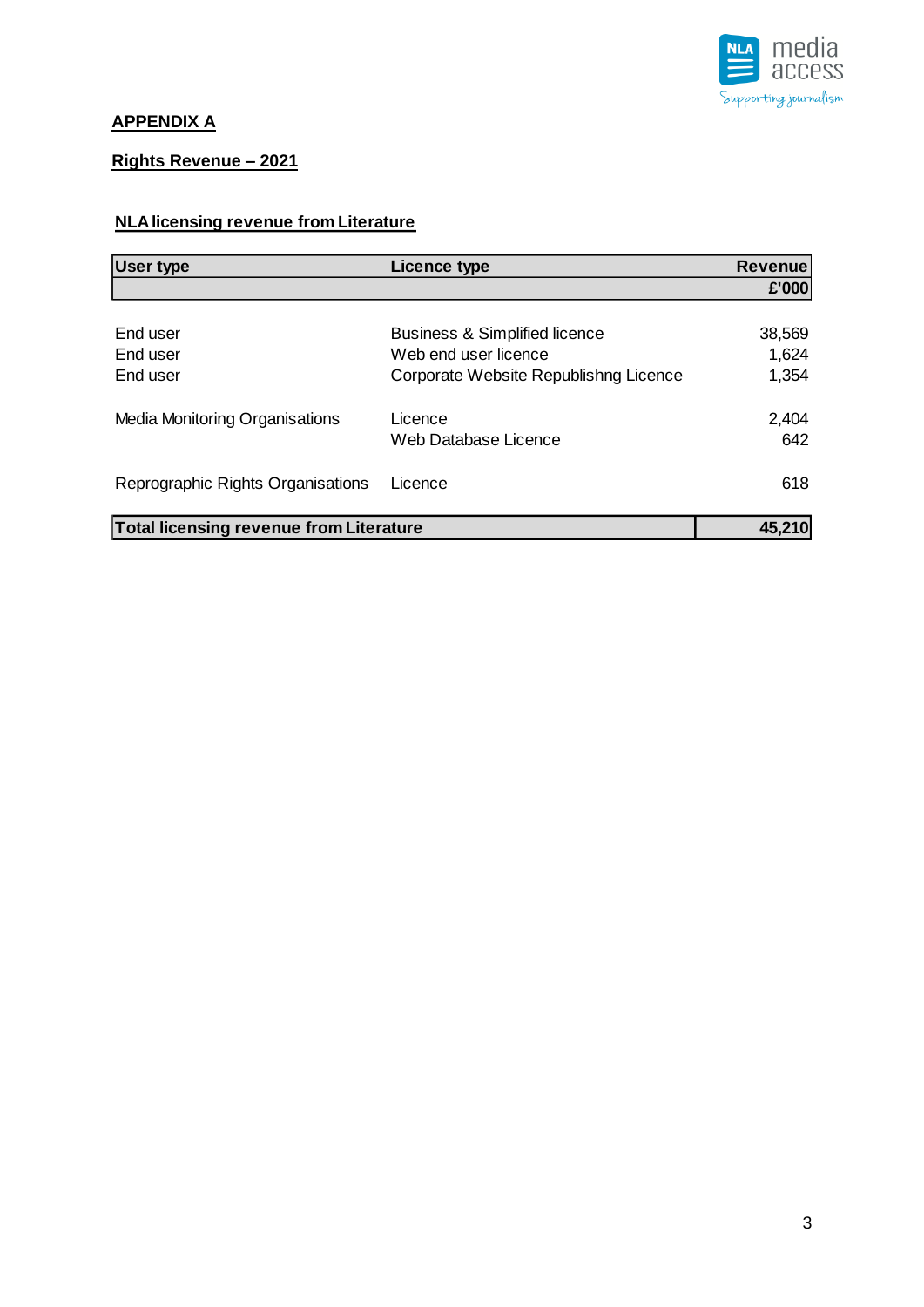

## **APPENDIX B**

### **Financial information on the costs of rights management – 2021**

The Financial Statements for NLA Media Access Limited for the year ended 31 December 2021, including the Directors' Report, form a part of this Annual Transparency Report.

NLA Media Access Limited manages a single category of rights - under the classification of 'Literature' - that of newspapers and magazines.

|                                       |               | 2021           |              |               | 2020     |              |  |
|---------------------------------------|---------------|----------------|--------------|---------------|----------|--------------|--|
|                                       | <b>Rights</b> | <b>Other</b>   |              | <b>Rights</b> | Other    |              |  |
|                                       | management    | services       | <b>Total</b> | management    | services | <b>Total</b> |  |
|                                       | £'000         | £'000          | £'000        | £'000         | £'000    | £'000        |  |
|                                       |               |                |              |               |          |              |  |
| Licensing royalties                   | 45,210        |                | 45.210       | 44.082        |          | 44.082       |  |
| Database activities                   |               | 4,421          | 4,421        |               | 4,089    | 4,089        |  |
| <b>Total revenue</b>                  | 45,210        | 4,421          | 49,631       | 44,082        | 4,089    | 48,171       |  |
|                                       | 1             |                | 1            | 20            |          |              |  |
| Bank deposit interest received        |               |                |              |               |          | 20           |  |
| <b>Royalty payments to publishers</b> | 38,635        |                | 38,635       | 38,918        |          | 38,918       |  |
|                                       |               |                |              |               |          |              |  |
| % of revenue                          | 85%           |                | 78%          | 88%           |          | 81%          |  |
| Administration costs                  |               |                |              |               |          |              |  |
| Staff                                 | 4,294         | 1,726          | 6,020        | 3,365         | 1,803    | 5,168        |  |
| Database development                  | 0             | 1,779          | 1,779        | $\mathbf 0$   | 835      | 835          |  |
| Sales agency fee                      | 258           | $\Omega$       | 258          | 251           | 0        | 251          |  |
| Office premises                       | 434           | 606            | 1,041        | 258           | 445      | 703          |  |
| Charitable donation                   | 91            | 9              | 100          | 92            | 8        | 100          |  |
| Overheads                             | 409           | 409            | 818          | 420           | 421      | 841          |  |
| Special contibutors' scheme           | 10            | $\overline{0}$ | 10           | $\Omega$      | 0        | $\mathbf 0$  |  |
| Depreciation                          | 35            | 68             | 102          | 248           | 130      | 378          |  |
| Marketing                             | 20            | 52             | 72           | 47            | 56       | 103          |  |
| Legal and professional                | 207           | 20             | 227          | 253           | 23       | 276          |  |
| <b>Business development</b>           | $\Omega$      | 117            | 117          | $\Omega$      | 339      | 339          |  |
| Total administration costs            | 5,758         | 4,786          | 10,544       | 4,934         | 4,060    | 8,994        |  |
| % of revenue                          | 13%           |                | 21%          | 11%           |          | 19%          |  |
|                                       |               |                |              |               |          |              |  |
| Surplus retained within the business  | 818           | $-365$         | 453          | 250           | 29       | 279          |  |
|                                       |               |                |              |               |          |              |  |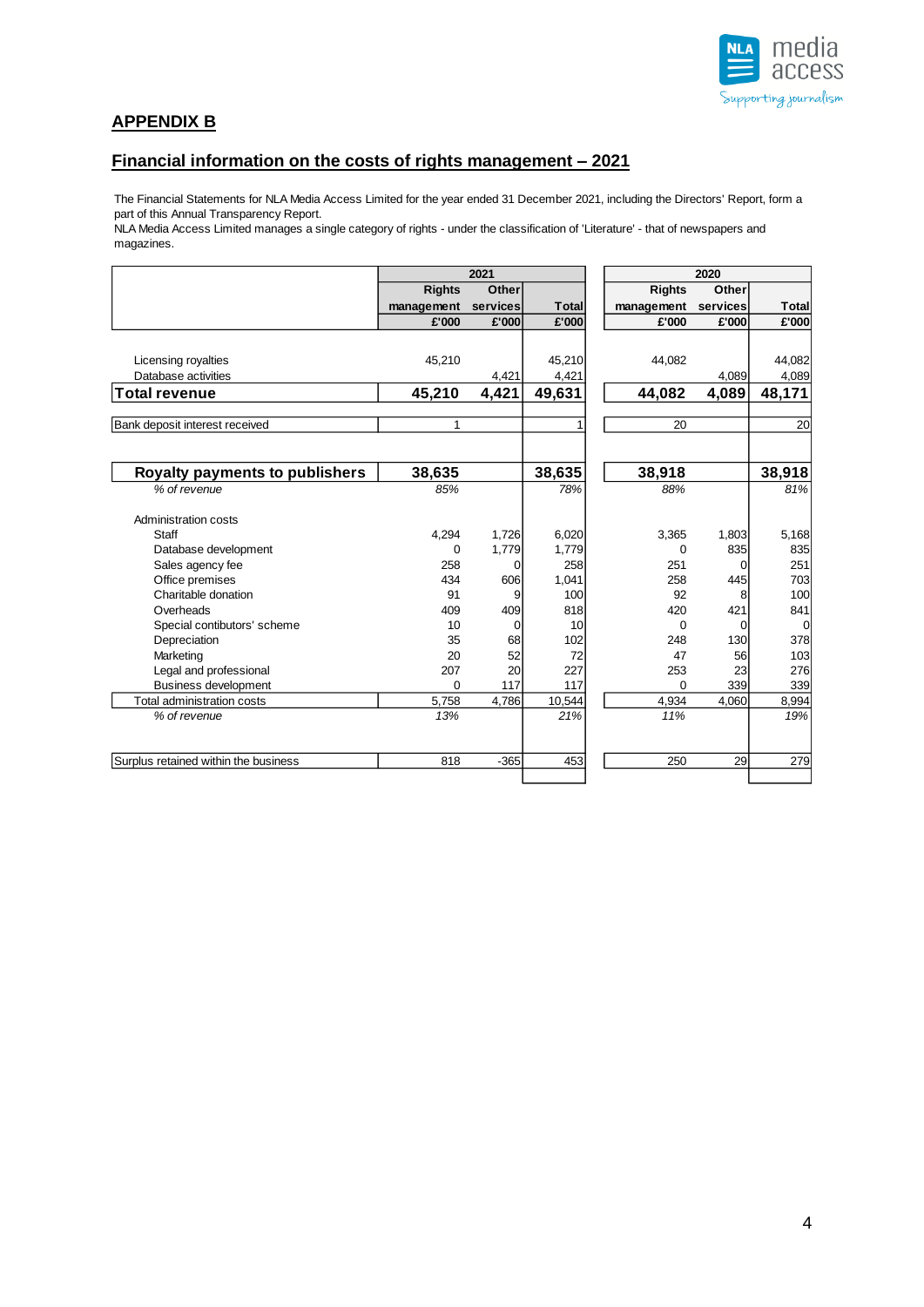

## **APPENDIX C**

### **Financial information on relationships with other collective management organisations – 2021**

|                 |                  | <b>Gross</b>     |
|-----------------|------------------|------------------|
| <b>Net paid</b> | <b>Retention</b> | <b>Royalties</b> |
| £'000           | £'000            | E'000            |

## **Received from other CMOs**

| $\cdot$ CLA          | licensing of education rights<br>under an agency agreement | 2,086 | 258 | 2.344 |
|----------------------|------------------------------------------------------------|-------|-----|-------|
| l International RROs | licensing of NLA newspaper<br>content under reciprocal     | 616   |     |       |
|                      | agreements                                                 |       |     |       |

## **Paid to other CMOs**

| $\cdot$ PLS          | licensing of magazine<br>content represented by PLS                            | 5.086 | 1.271 | 6,357 |
|----------------------|--------------------------------------------------------------------------------|-------|-------|-------|
| l International RROs | licensing of international<br>newspaper content under<br>reciprocal agreements | 487   | 135   | 622   |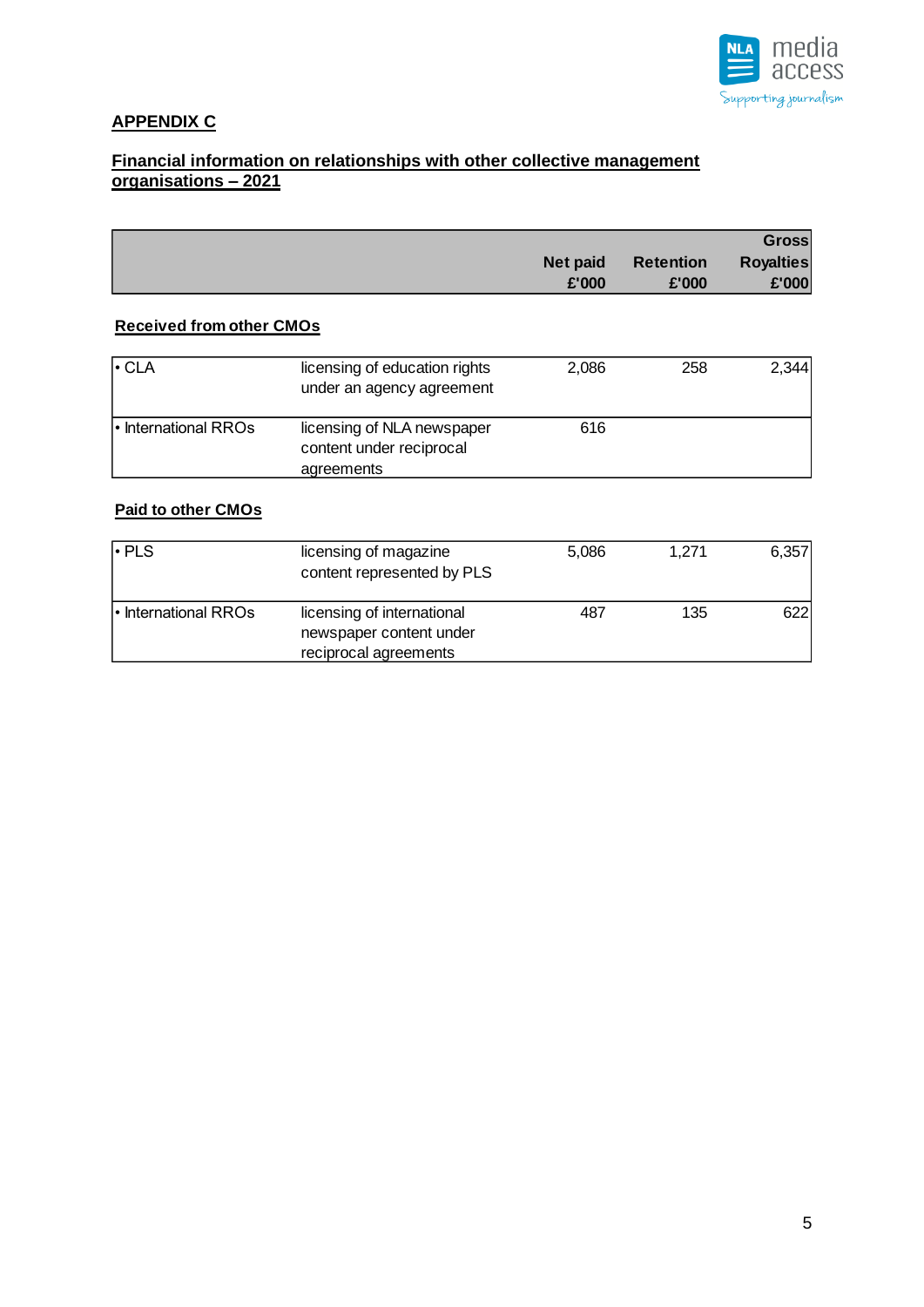

## **Breakdown of net royalties received from International RROs**

| Name of RRO                                       | Location           | <b>Net royalties received</b><br>from international RROs<br>£'000 |
|---------------------------------------------------|--------------------|-------------------------------------------------------------------|
| Centre Francais D'Exploitation du Droit de Copie  | France             | 124                                                               |
| <b>Prolitteris</b>                                | Switzerland        | 52                                                                |
| VG Wort                                           | Germany            | 207                                                               |
| Kopinor                                           | Norway             | 12                                                                |
| <b>Stichting Reprorecht</b>                       | <b>Netherlands</b> | 44                                                                |
| Copydan                                           | Denmark            | 54                                                                |
| Copibec                                           | Canada             | $\Omega$                                                          |
| Copyright Agency Limited                          | Australia          | 33                                                                |
| Kopiosto                                          | Finland            | 50                                                                |
| Literar Mechana                                   | Austria            | $\overline{4}$                                                    |
| <b>Access Copyright</b>                           | Canada             | 9                                                                 |
| Newspaper Licensing Ireland                       | Eire               | $\mathbf 0$                                                       |
| Hong Kong Reprographic Rights                     | Hong Kong          | 1                                                                 |
| <b>OSDEL</b>                                      | Greece             | 0                                                                 |
| Copiepresse                                       | Belgium            | 5                                                                 |
| Dramatic, Artistic & Literary Rights Organisation | South Africa       | 6                                                                 |
| Spanish Reproduction Rights Centre (CEDRO)        | Spain              | 0                                                                 |
| <b>Bonus</b>                                      | Sweden             | $\mathbf 0$                                                       |
| Singnet                                           | Singapore          | 0                                                                 |
| <b>Copyright Licensing Limited</b>                | New Zealand        | 6                                                                 |
| Irish Copyright Licensing Agency                  | Eire               | 9                                                                 |
| <b>Total received by NLA</b>                      |                    | 616                                                               |

The amount retained by the international RROs before the sum is remitted to NLA is unknown.